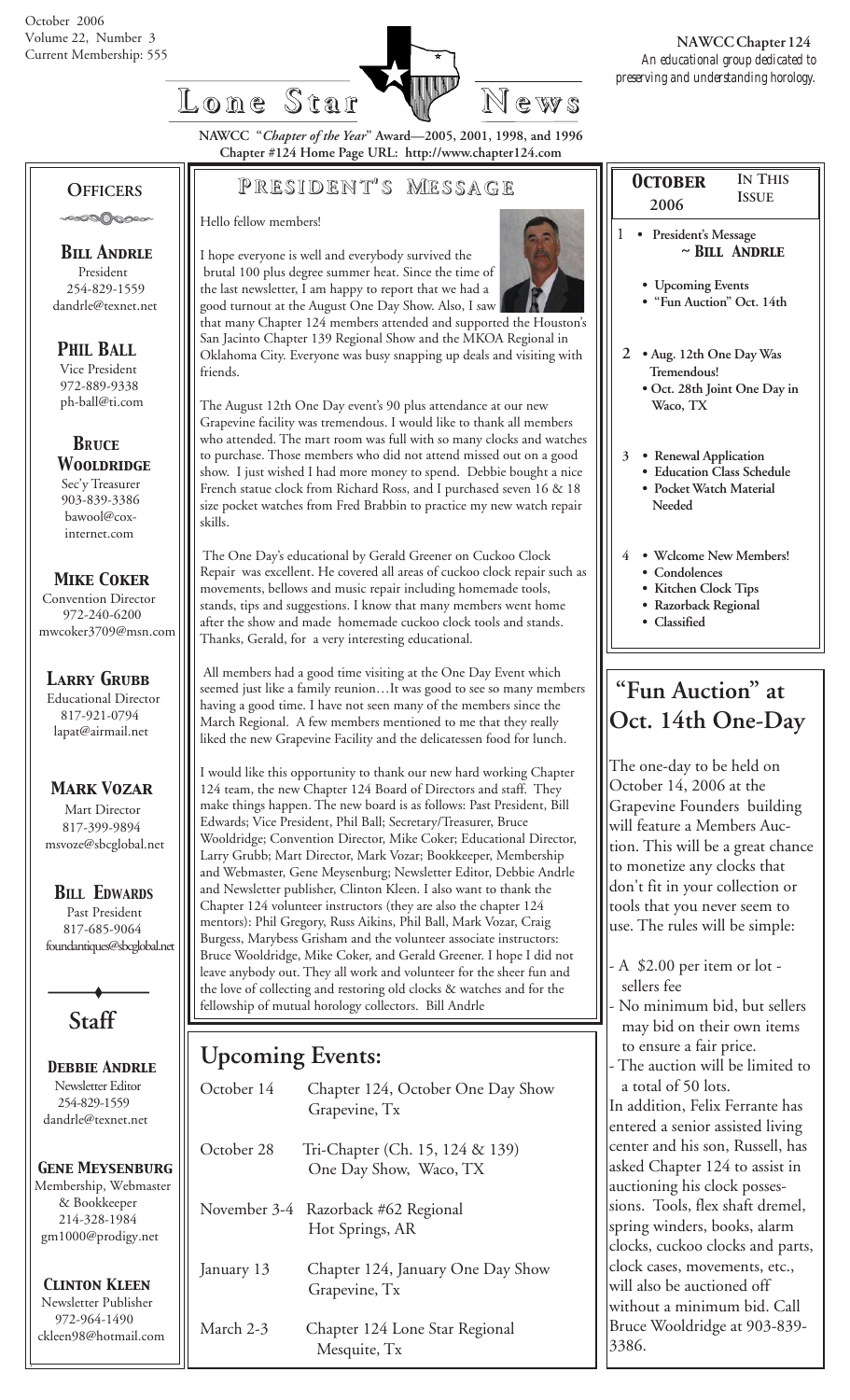# The August 12th One Day Show at the new Grapevine Facility Received a Giant "Thumbs Up!"

What a turnout! Who would have ever thought that ninety people would attend the grand opening of Chapter 124's new facility in Grapevine, TX? Everyone asked really liked the location and the building. The building is just about the right size and has a very charming, antique look. Right by D/FW Airport, too. Local Classes & NAWCC Field Suitcase Classes held there have been great particularly after the new lighting was installed.



Phil Ball (left side of table) and Russ Aikins (right side) check out the merchandise



Although the room in the new facility is quite spacious, it was almost packed for an outstanding attendance of about ninety.



President Bill Andrle presented John Tope a NAWCC Award Certificate for Membership Recruitment.



Beloved Founding President of Chapter 124, David Tips, and his lovely daughter, Jeanine, came to see the new digs and old friends. Great to see you two!



Gerald Greener presented an excellent Cuckoo Clock Repair Educational.

# **October 28th in Waco, Texas - The Giant One-Day Mart is Almost Here!**

Chapters 15, 124 and 139 will be hosting a One-Day Mart in Waco, TX at the Fort Fisher's Knox Hall on the Brazos River by Baylor University October 28, 2006. The Baylor Bears will be hosting the Texas Aggies that day, so it should be a busy weekend in Waco. Hotel availability may be limited at this date. Admisssion is \$10.00 which includes tables, chairs and breakfast. Chapter 139 is famous for their homeade dishes which they will be bringing, and kolaches will also be provided. Contact Bill Andrle at 254-829-1559 for more details and information. Should be great!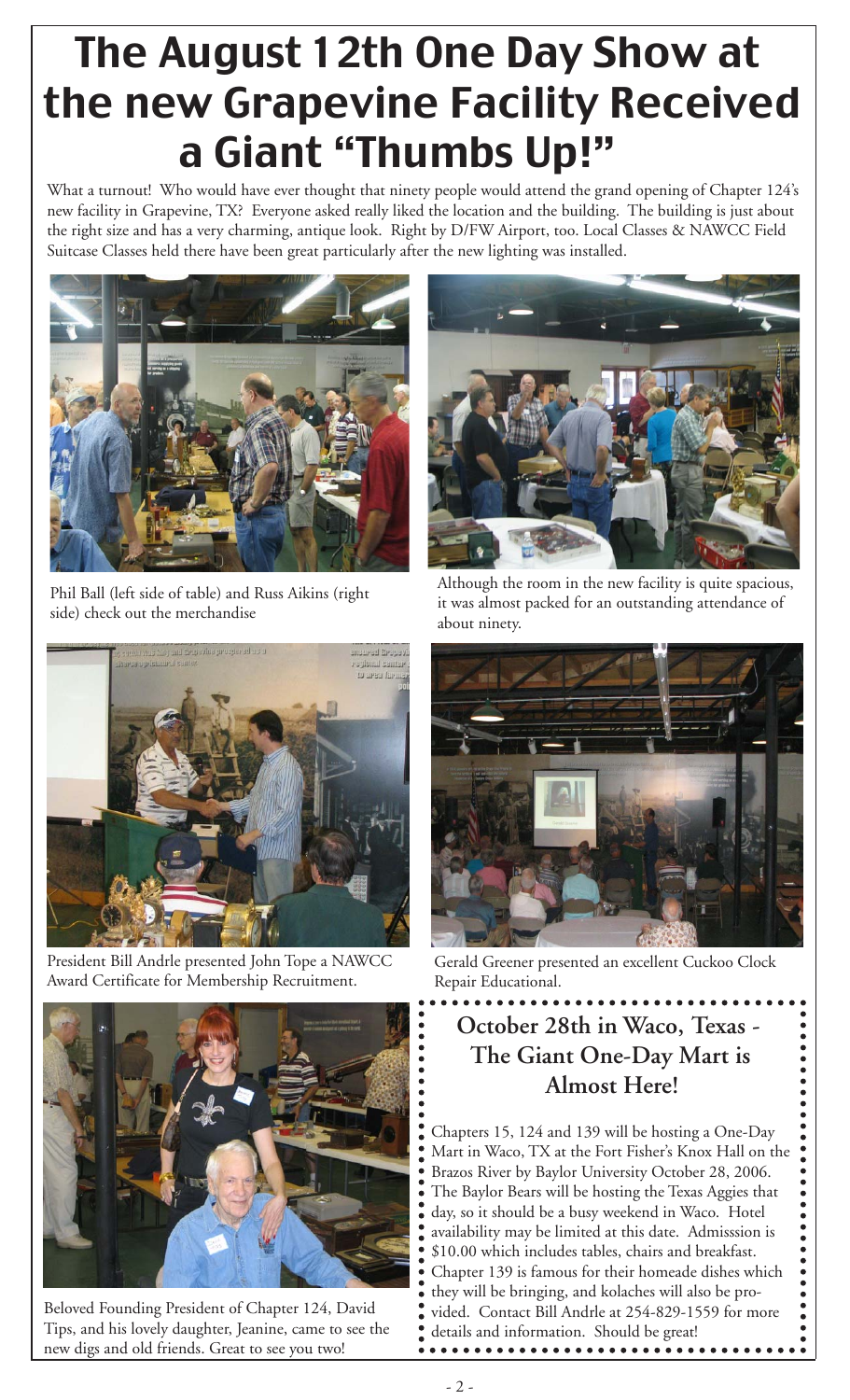| Complete & send with applicable check made payable to LONE STAR CHAPTER #124 | An educational group dedicated to preserving and understanding horology.   |                                                                                                                                                                                                                                               | APPLICATION/RENEWAL for LONE STAR CHAPTER 124, NAWCC<br>$\sqrt{ }$ New #124 Member<br>Dues are \$10 per year. |  |  |
|------------------------------------------------------------------------------|----------------------------------------------------------------------------|-----------------------------------------------------------------------------------------------------------------------------------------------------------------------------------------------------------------------------------------------|---------------------------------------------------------------------------------------------------------------|--|--|
| GENE MEYSENBURG GM1000@PRODIGY.NET, 11028 Creekmere, Dallas TX 75218         |                                                                            |                                                                                                                                                                                                                                               | yrs @ $$10 =$<br>$\Box$ Renew my membership<br>Join/renew for 1 - 5 years<br>Check appropriate box:           |  |  |
| Please PRINT:                                                                |                                                                            | To join Chapter #124, you must be an NAWCC member, or have applied for NAWCC<br>membership. Have you applied for National membership, but haven't gotten a member-<br>ship number? Check here __, [Date of your application/check to National |                                                                                                               |  |  |
|                                                                              | Mr__ Mrs___ Miss__ Ms__ (Please check appropriate blank.)                  |                                                                                                                                                                                                                                               |                                                                                                               |  |  |
|                                                                              |                                                                            |                                                                                                                                                                                                                                               | $NAME$ $NAME$ $NAWCC#$                                                                                        |  |  |
|                                                                              |                                                                            |                                                                                                                                                                                                                                               | STREET PHONE                                                                                                  |  |  |
|                                                                              |                                                                            |                                                                                                                                                                                                                                               |                                                                                                               |  |  |
| E-Mail:                                                                      |                                                                            |                                                                                                                                                                                                                                               |                                                                                                               |  |  |
|                                                                              |                                                                            |                                                                                                                                                                                                                                               |                                                                                                               |  |  |
| Who recommended you?                                                         |                                                                            |                                                                                                                                                                                                                                               | 10/06                                                                                                         |  |  |
|                                                                              | <b>UPCOMING EDUCATION CLASSES</b>                                          |                                                                                                                                                                                                                                               |                                                                                                               |  |  |
|                                                                              | Check Chapter 124 Website @ www. chapter124.com for Any Changes or Updates |                                                                                                                                                                                                                                               |                                                                                                               |  |  |
| <b>CLASS</b>                                                                 | <b>DATE</b>                                                                | <b>COST</b>                                                                                                                                                                                                                                   | <b>INSTRUCTOR</b>                                                                                             |  |  |
| Jewler's Lathe 1 & 2<br>$\left  \right $ (joint class w/Clock100)            | Sept. 30, 2006<br>9AM to 5 PM                                              | \$25.00                                                                                                                                                                                                                                       | <b>Russ Aikins</b><br>972-422-7813                                                                            |  |  |
| Clock Repair 100                                                             | Sept. 30 & Oct.1,<br>October 7 & 8<br>9AM to 5 PM                          | \$100.00                                                                                                                                                                                                                                      | Mark Vozar<br>817-399-9894                                                                                    |  |  |
| Clock Repair<br>Troubleshooting                                              | October 21, 2006<br>9AM to 5PM                                             | \$25.00                                                                                                                                                                                                                                       | Fred Tischler<br>Register w/Larry Grubb<br>817-921-0794                                                       |  |  |
| <b>Dial Painting</b>                                                         | October 28 & 29,<br>November 4 & 5<br>9AM to 5 PM                          | \$100.00                                                                                                                                                                                                                                      | Phil Gregory<br>972-717-4021                                                                                  |  |  |
| <b>NAWCC Pocket Watch</b><br>(Basic) Suit Case Class                         | November 9-12<br>9AM to 5 PM                                               | \$275.00<br>(Class filled)                                                                                                                                                                                                                    | <b>Bill Andrle</b><br>254-829-1559                                                                            |  |  |
| <b>Wooden Gear Clock</b><br>Repair                                           | January 6 & 7, 2007<br>9 AM to 5 PM                                        | \$50.00                                                                                                                                                                                                                                       | Phil Gregory<br>972-717-4021                                                                                  |  |  |
| Open Bench Workshop<br>(any clock/watch project)                             | January 20, 2007<br>9 AM to 5 PM                                           | \$25.00                                                                                                                                                                                                                                       | Mark Vozar<br>817-399-9894                                                                                    |  |  |

**NAWCC Clock Repair** January 27 -30, 2007 \$275.00 Mark Vozar **Field Suit Case Class F101** 9 AM to 5 PM 817-399-9894

**Spring Barrel Clock** Febuary 3,4& 10,2007 \$ 75.00 Phil Ball **Repair 200** 9 AM to 5 PM 972-889-9338

## **Pocket Watch Tools, Parts and Movements Needed for Work Shops**

If anyone has some old pocket watch materials they cannot use anymore, any and all donations to the chapter would be greatly appreciated. There is nothing more discouraging for beginning students than not being able to find parts to fix their pocket watch project in class. Materials such as crystals, hands, jewels, main springs, stems, and staffs are particularly needed Movements, partial or whole, and tools are needed also. Please contact Bill Andrle at 254-829-1559 or Larry Grubb at 817-921-0794.